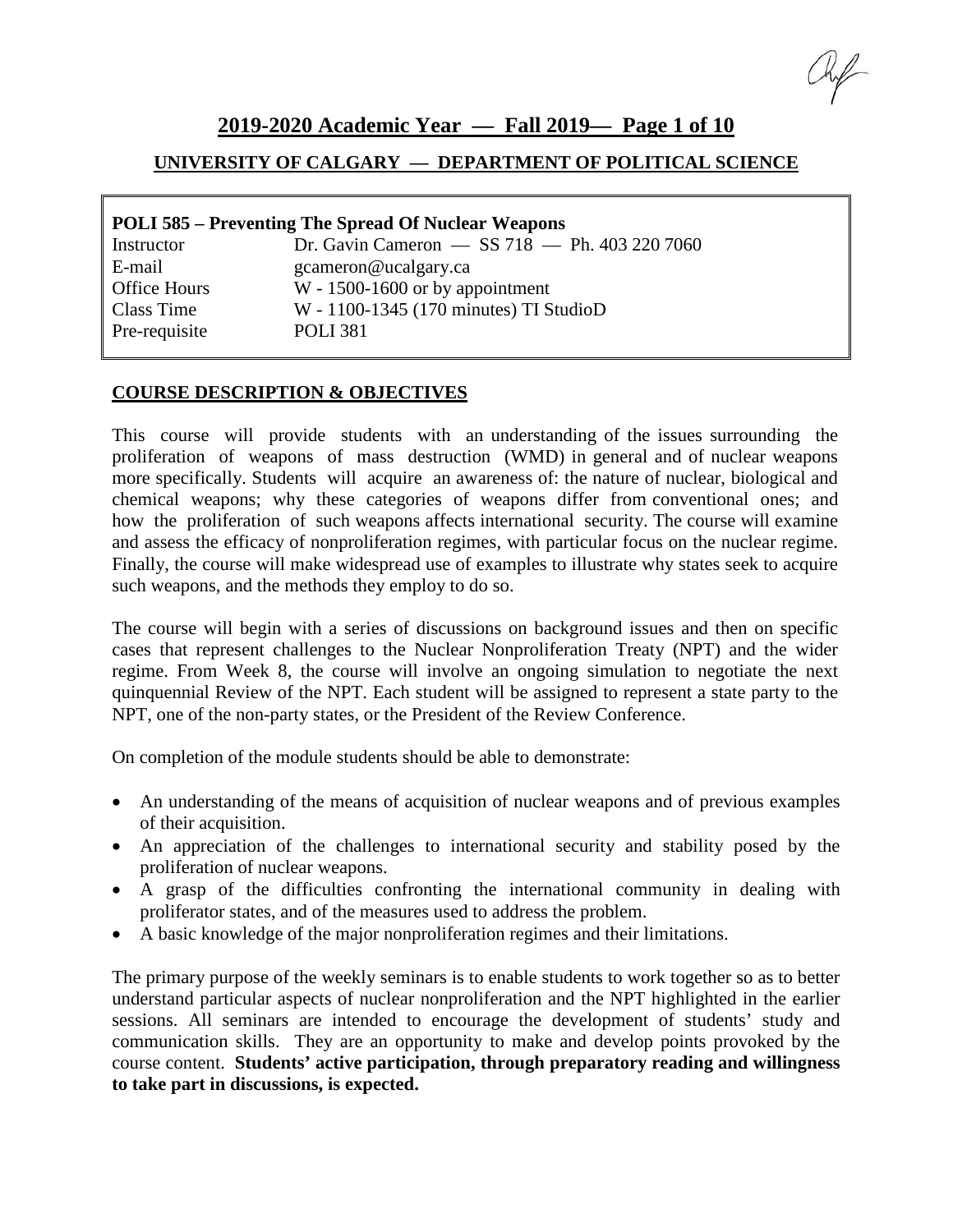### **COURSE REQUIREMENTS & GRADES**

Assessment will be as follows:

| <b>Position Paper</b><br>$(10 \text{ pages})$                         | Due Monday, October 16                                        | 10%        |
|-----------------------------------------------------------------------|---------------------------------------------------------------|------------|
| <b>Proposal</b><br>$(5 \text{ pages})$                                | Due on date topic is discussed                                | 10%        |
| <b>Participation</b><br><b>Research Paper</b>                         | <b>Throughout the course</b><br>Due Monday, November 20       | 20%<br>30% |
| $(10 \text{ pages})$<br><b>Take Home Exam</b><br>$(10 \text{ pages})$ | <b>Issued Monday, December 2 &amp; Due Friday, December 6</b> | 30%        |

#### **Position Paper**

This paper will provide the opportunity for students to set out the position of the country they represent on the issues on the agenda of the NPT Review Conference. Students should write the paper from the perspective of that country's government – it is that country's statement on the NPT, going into the (simulated) Review Conference. How does the country currently view the NPT? Are there areas of the Treaty that require improvement or strengthening? What does that country see as the key items for inclusion on the Review Conference agenda? The process for assigning countries will be discussed in the first session of the class.

The completed position papers will be placed on d2L, so that they are available for all Review Conference participants to read. Therefore, an electronic version of the paper should be submitted.

#### **Proposal**

As part of the simulation, each student will make one proposal on a specific aspect of the discussions. The deadline for that proposal will correspond with the date that the topic is to be discussed within the simulation. A short synopsis of the proposal will be orally presented by the student to the conference and will form the basis for the discussion on that topic. It is anticipated that there may be multiple proposals on the same topic. The weekly topics for the simulation will be determined in the Week 6 session.

#### **Participation**

In order for the seminar format of the class to work, everyone must not only attend each session of the class, but also must be prepared to discuss the topic of that week. This is especially critical for the simulation portion of the course. Participation will be assessed on both the quality and quantity of contributions to class discussions.

#### **Research Paper**

The purpose of the research essay is to enable students to independently research and reflect upon certain key issues and important periods identified in the class.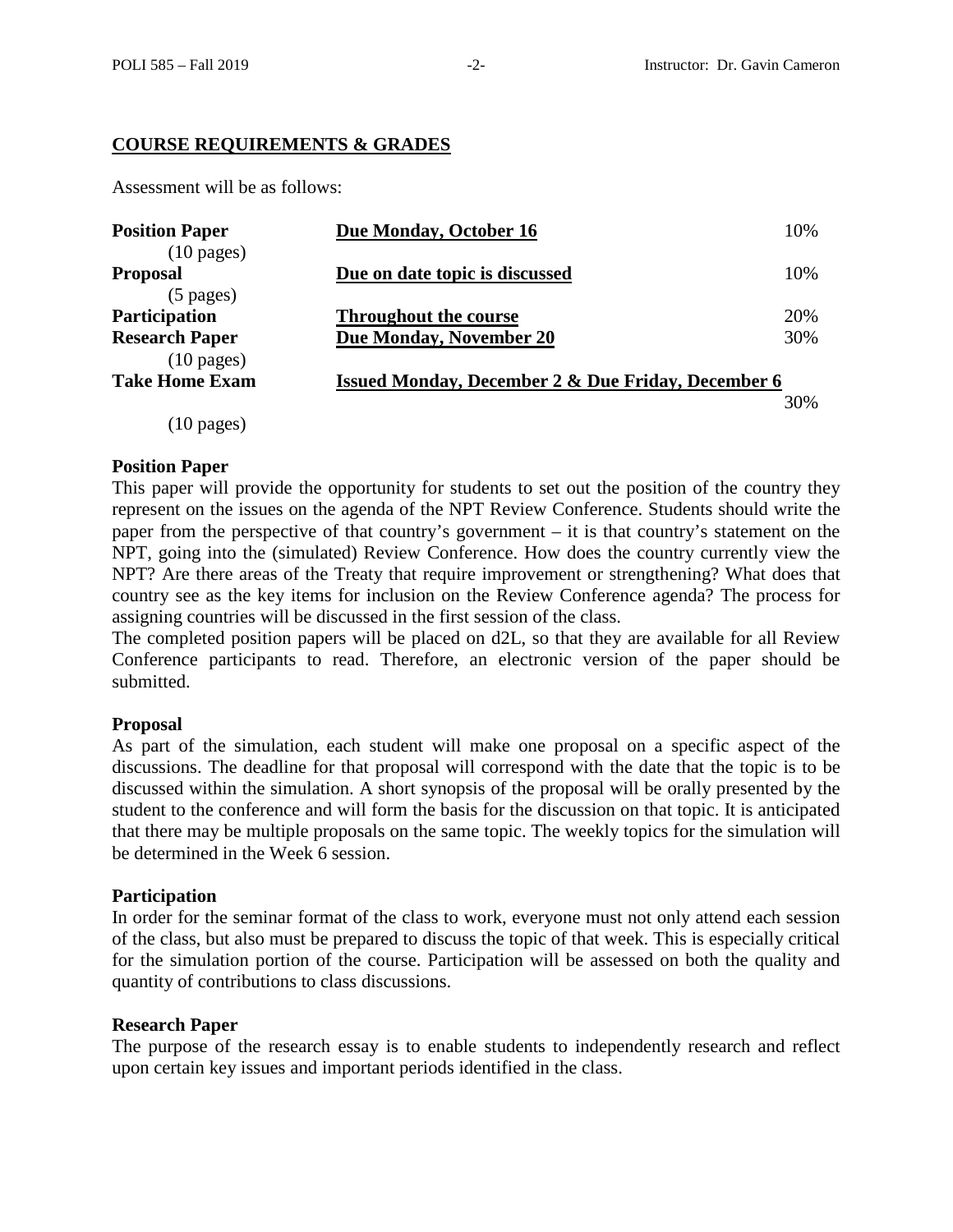Choose one question from:

1. The acquisition of nuclear weapons is a reflection of pre-existing tensions, not a cause of international instability. Discuss this with reference to India and Pakistan.

2. "Nonproliferation treaties are not enforceable, so are of limited use in preventing proliferation." Discuss this view with reference to the Nuclear Nonproliferation Treaty (NPT).

3. "The specter of apocalypse becomes the guarantor of peace." Discuss this view of nuclear weapons. Your answer should address both the "optimists" and the "pessimists" view of proliferation (the Waltz-Sagan Debate).

4. Does nonproliferation matter? If not, what are the alternative means of promoting nuclear security; if so, how can nuclear nonproliferation be better achieved?

5. What do the examples of North Korea, Iran and South Africa tell us about nuclear nonproliferation?

# **Take Home Exam**

This will be an open book exam. It will consist of a single essay question, issued via email on December 2 and submitted (in hard copy) to me no later than 5pm on December 6. The object of the exam is, first, to test students' broader knowledge and grasp of the class' contents, and, second, to develop students' ability to present coherent and concise arguments on a complex topic. Consequently, the maximum length for the exam answer is 10 pages (excluding endnotes and bibliography, 12-point font, double-spacing). Papers exceeding this length will be penalised by half a letter grade per page (or part page) over the maximum, eg an 11-page essay worth an "A" would drop to an "A-" because it is one page too long and a 13-page essay worth an "A" would be awarded a "B" because it is three pages too long.

# **Writing Statement:**

Written assignments are often required in Political Science courses, including this one, and the quality of writing skills, including but not limited to such elements as grammar, punctuation, sentence structure, clarity, citation, and organization, will be taken into account in the determination of grades. Students are encouraged to make use of the services offered through Writing Support Services in the Student Success Centre (3rd floor of the Taylor Family Digital Library) or at [http://www.ucalgary.ca/ssc/writing-support.](http://www.ucalgary.ca/ssc/writing-support)

#### **Late submission of work**

Overdue work will not be accepted unless there is a legitimate reason for the lateness that is accompanied by supporting evidence.

*Grading:* 

|  | $A+ = 95-100$ |  | $B_{+}$ = 77-79 |  | $C_{+}$ = 67-69 |  | $D+ = 55-59$ |
|--|---------------|--|-----------------|--|-----------------|--|--------------|
|  | $A = 85-94$   |  | $B = 73-76$     |  | $C = 63-66$     |  | $D = 50-54$  |
|  | $A - = 80-84$ |  | $B - = 70-72$   |  | $C_{-}$ = 60-62 |  | $F = 0-49$   |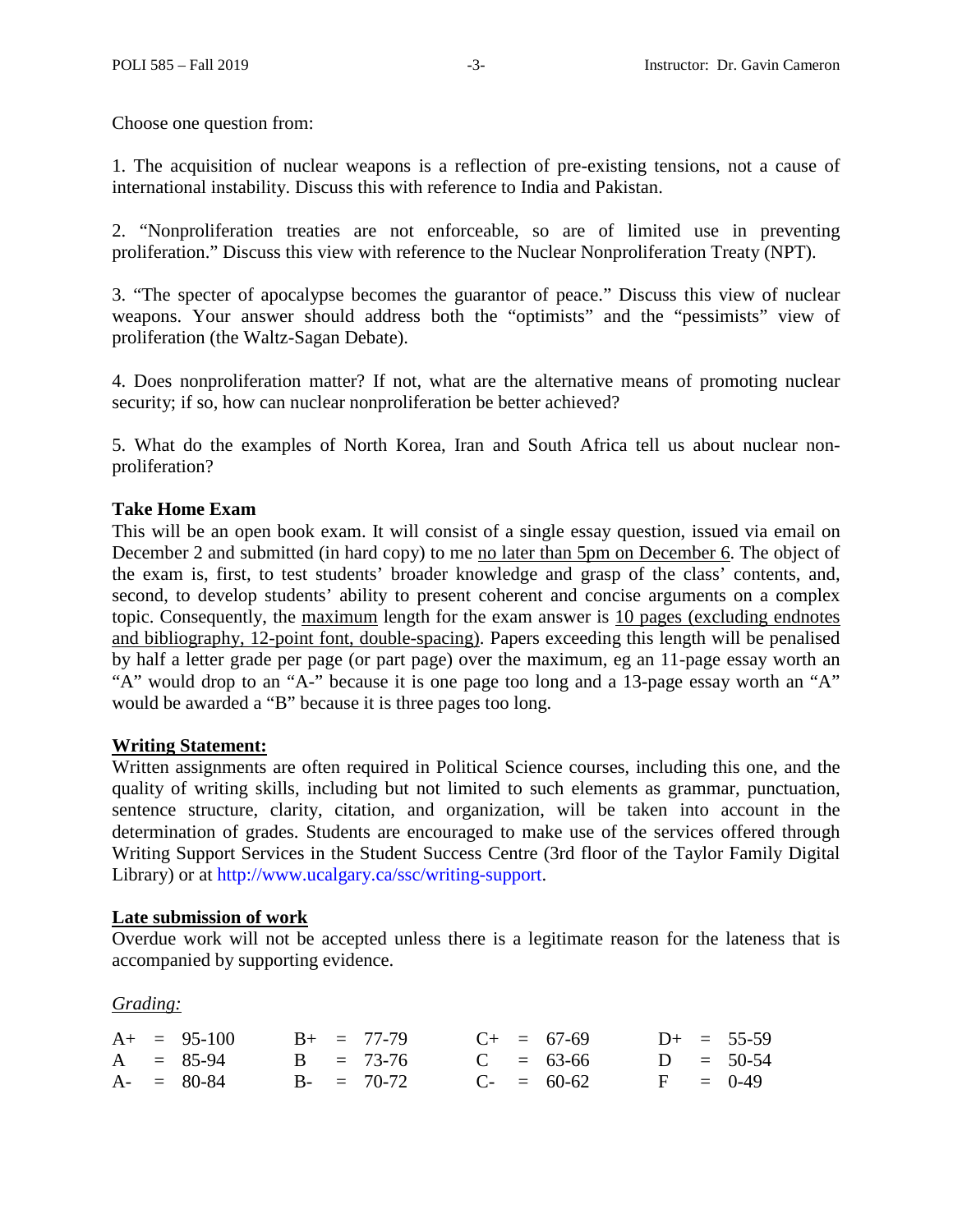# **Readings**

# **Textbook:**

There is no textbook for this course.

#### **Websites:**

You should make extensive use of online resources for this course. Many of the key documents relating to the NPT Review Conference can be found on the UN's Disarmament website –

<http://www.un.org/disarmament/WMD/Nuclear/NPT.shtml>

<http://www.un.org/en/conf/npt/2015/index.shtml>

<https://www.un.org/disarmament/wmd/nuclear/npt-review-conferences/>

You may find these useful in offering a structure for the Review Conference. These websites contain documents that many countries produced relating to various aspects of the NPT review process. You may find this helpful in establishing each state's position at the Conference. Look at the documents for the Preparatory Conferences (there is one each year), as well as Review Conferences (every five years) themselves.

As well as looking at the Foreign Ministries of the various countries, you will also find useful articles on many countries' positions and capabilities at: Arms Control Today – [www.armscontrol.org/aca](http://www.armscontrol.org/aca) Bulletin of the Atomic Scientists – [www.thebulletin.org](http://www.thebulletin.org/) Federations of American Scientists – [http://www.fas.org](http://www.fas.org/) Center for Nonproliferation Studies – [http://www.nonproliferation.org/2015-npt-review](http://www.nonproliferation.org/2015-npt-review-conference-resources/)[conference-resources/](http://www.nonproliferation.org/2015-npt-review-conference-resources/)

The CNS co-authors an NPT Briefing Book every year. The document can be found online at:

<https://www.nonproliferation.org/wp-content/uploads/2019/04/npt-briefing-book-2019-full.pdf>

#### **Schedule**

#### **Week 1 – September 11**

Introduction – A Brief History of Weapons of Mass Destruction Nuclear Weapons: Nature, Acquisition, Use and Deproliferation

#### READING:

Rublee, Maria R., *Nonproliferation norms: Why states choose nuclear restraint*, Athens, GA, University of Georgia Press, 2009, pp. 1-33 (available online from the University library)

Sagan, Scott D. and Kenneth N. Waltz, *The Spread of Nuclear Weapons: A Debate Renewed*, New York, W.W. Norton, 2002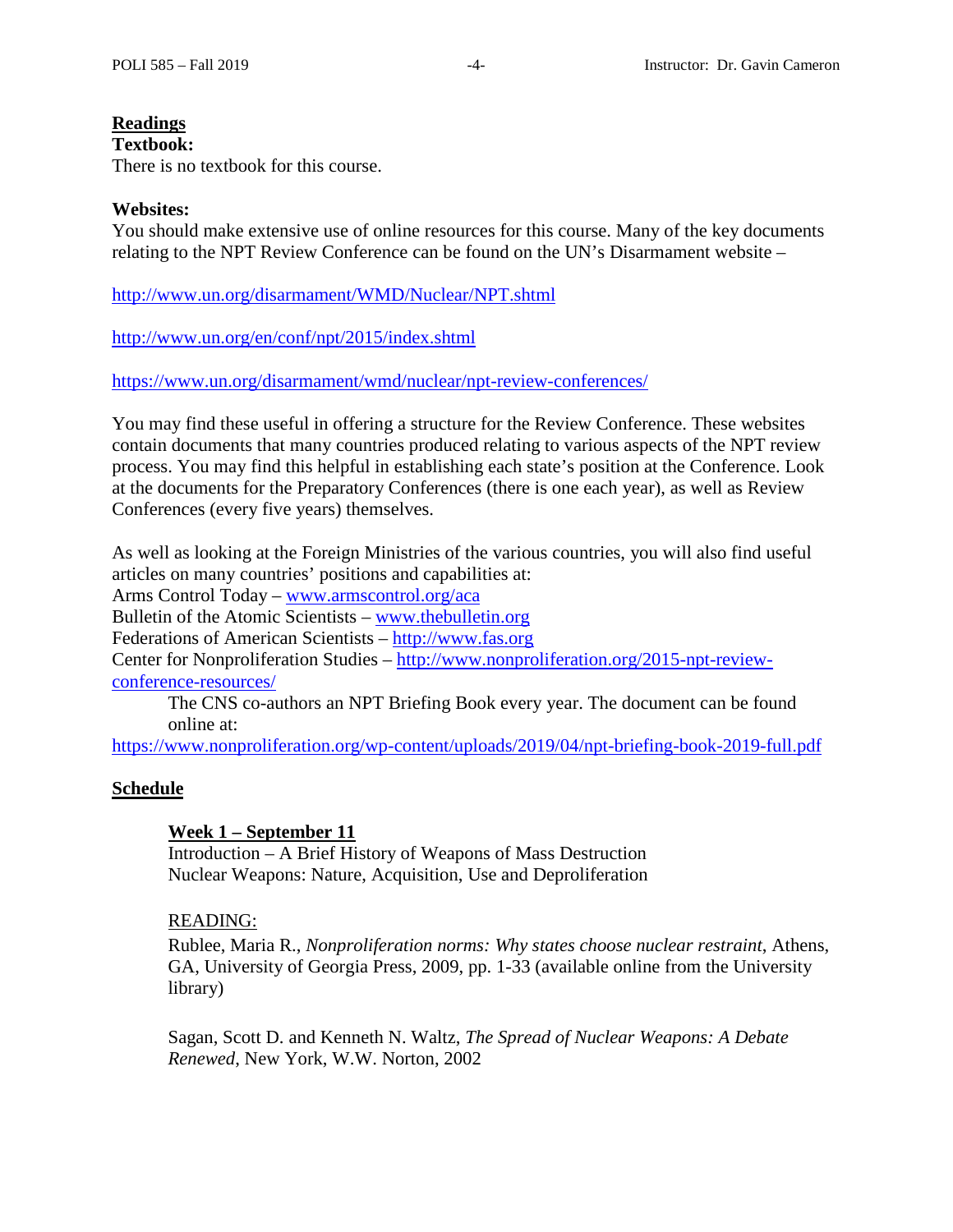Sagan, Scott D. and Kenneth N. Waltz, "Is Nuclear Zero The Best Option?" *The National Interest*, September/October 2010, https://fsi-live.s3.us-west-1.amazonaws.com/s3fspublic/Sagan\_Waltz\_-\_National\_Interest\_-\_The\_Great\_Debate.pdf

Center for Science and Security Studies and James Martin Center for Nonproliferation Studies, *NPT Briefing Book* (2019 Edition), [https://www.nonproliferation.org/wp](https://www.nonproliferation.org/wp-content/uploads/2019/04/npt-briefing-book-2019-full.pdf)[content/uploads/2019/04/npt-briefing-book-2019-full.pdf](https://www.nonproliferation.org/wp-content/uploads/2019/04/npt-briefing-book-2019-full.pdf) see especially Part I, Section 1

Pabian, Frank, "The South African Denuclearization Exemplar", *The Nonproliferation Review*, Vol. 22 Issue 1, 2015, <http://www.tandfonline.com/doi/full/10.1080/10736700.2015.1071969>

Carasales, Julio, "The So-Called Proliferator That Wasn't: The Story of Argentina's Nuclear Policy," *The Nonproliferation Review Vol.* 6 Issue 4, 1999, <http://cns.miis.edu/npr/pdfs/carasa64.pdf>

Kassenova, Togzhan, *Brazil's Nuclear Kaleidoscope: An Evolving Identity*, Washington DC, Carnegie Endowment for International Peace, 2014, [http://carnegieendowment.org/files/brazil\\_nuclear\\_kaleidoscope\\_lo\\_res.pdf](http://carnegieendowment.org/files/brazil_nuclear_kaleidoscope_lo_res.pdf)

#### **Week 2 – September 18**

The Nuclear Nonproliferation Treaty & Review Conferences

#### READING

Center for Science and Security Studies and James Martin Center for Nonproliferation Studies, *NPT Briefing Book* (2019 Edition), [https://www.nonproliferation.org/wp](https://www.nonproliferation.org/wp-content/uploads/2019/04/npt-briefing-book-2019-full.pdf)[content/uploads/2019/04/npt-briefing-book-2019-full.pdf](https://www.nonproliferation.org/wp-content/uploads/2019/04/npt-briefing-book-2019-full.pdf) see especially Part I, Sections 2-8 and Part II A.1

#### **Week 3 – September 25**

The Non-Members – Israel, India, Pakistan

#### READING

Cohen, Avner, *Worst-Kept Secret: Israel's Bargain with the Bomb,* New York, Columbia University Press, 2010, esp. Chapters 2-3 (available online from the University library)

Haggerty, Devin, "India's Evolving Nuclear Posture", *The Nonproliferation Review*, Vol. 21 Issue 3-4, 2014, <http://www.tandfonline.com/doi/full/10.1080/10736700.2014.1072990>

Karl, David, "Pakistan's Evolving Nuclear Weapons Posture", *The Nonproliferation Review*, Vol. 21 Issue 3-4, 2014, <http://www.tandfonline.com/doi/full/10.1080/10736700.2014.1072998>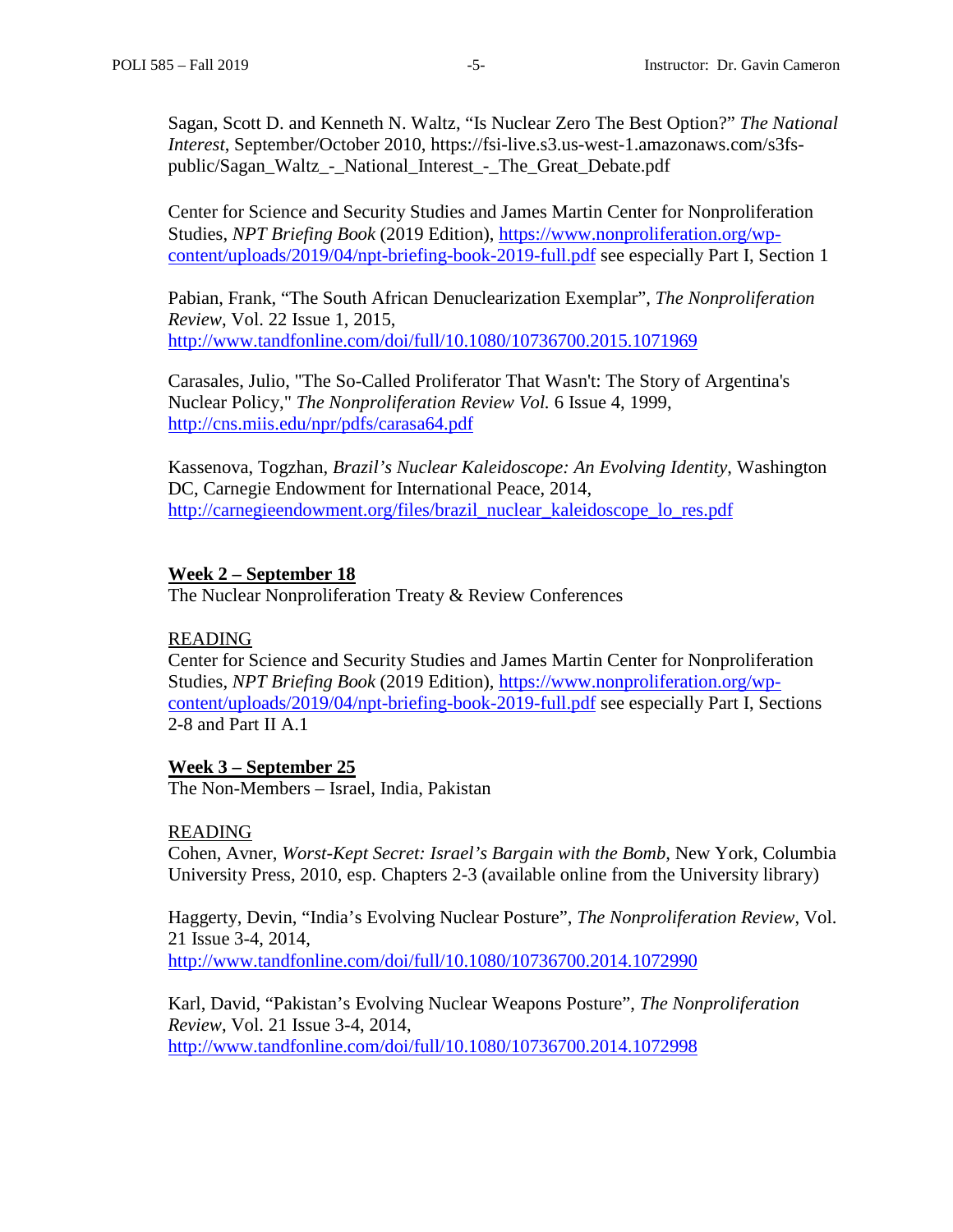## **Week 4 – October 2**

The "Problem Cases" 1 - Iran & Iraq

### READING

See the collection of short articles in the *Bulletin of the Atomic Scientist*s, "The Iranian Problem",<https://thebulletin.org/collections/the-iranian-problem/>

Thomas Juneau and Sam Razavi, "Costly gains: a cost–benefit assessment of Iran's nuclear program" *The Nonproliferation Review,* Vol. 25 No. 1-2, <https://www.tandfonline.com/doi/full/10.1080/10736700.2018.1477456>

Hamza, Khidhir, "Inside Saddam's Secret Nuclear Program." *The Bulletin of the Atomic Scientists,* Vol. 54 Issue 5, 1998, [https://books.google.ca/books?id=rwsAAAAAMBAJ&pg=PA26&source=gbs\\_toc\\_r&ca](https://books.google.ca/books?id=rwsAAAAAMBAJ&pg=PA26&source=gbs_toc_r&cad=2#v=onepage&q&f=false) [d=2#v=onepage&q&f=false](https://books.google.ca/books?id=rwsAAAAAMBAJ&pg=PA26&source=gbs_toc_r&cad=2#v=onepage&q&f=false)

### **Week 5 – October 9**

The "Problem Cases" 2 – North Korea

#### READING

Kimball, Daryl G. and Kelsey Davenport, "Recalibrating U.S. Policy Toward North Korea", Issue Brief, Arms Control Association, Volume 9 Issue 1 February 2017, [https://www.armscontrol.org/Issue-Briefs/2017-02-01/Recalibrating-US-Policy-Toward-](https://www.armscontrol.org/Issue-Briefs/2017-02-01/Recalibrating-US-Policy-Toward-North-Korea)[North-Korea](https://www.armscontrol.org/Issue-Briefs/2017-02-01/Recalibrating-US-Policy-Toward-North-Korea)

Arms Control Association, "Arms Control and Proliferation Profile: North Korea", Fact Sheets and Briefs, June 2018,<https://www.armscontrol.org/factsheets/northkoreaprofile>

Arms Control Association, "Chronology of U.S.-North Korean Nuclear and Missile Diplomacy", Fact Sheets and Briefs, July 2019, <https://www.armscontrol.org/factsheets/dprkchron>

#### **October 14 – Thanksgiving Day (No Classes)**

**Week 6 – October 16** Simulation session

**Week 7 – October 23** Simulation session

**Week 8 – October 30** Simulation session

**Week 9 – November 6** Simulation session

#### **Week 10 – November 10-16 – READING WEEK (No Classes)**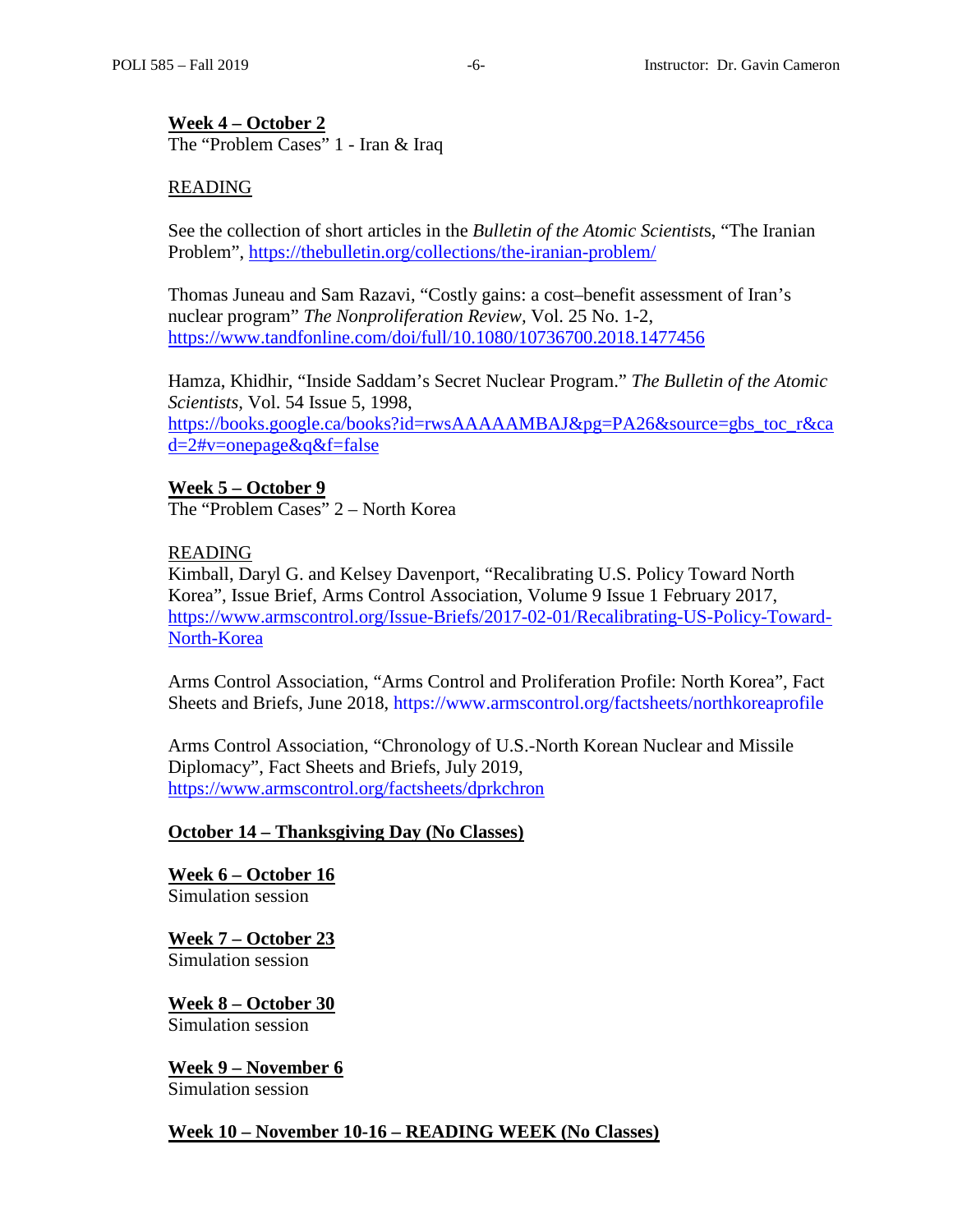**Week 11 – November 20**

Simulation session

**Week 12 – November 27** Simulation session

**Week 13 – December 4** Wrap-up session

### **December 6 - FALL SESSION LECTURES END**

**December 9-19**

Final Examinations

# **IMPORTANT POLICIES AND INFORMATION**

#### **Supporting Documentation and the Use of a Statutory Declaration**

As stated in the University Calendar:

Students may be asked to provide supporting documentation for an exemption/special request. This may include, but is not limited to, a prolonged absence from a course where participation is required, a missed course assessment, a deferred examination, or an appeal. Students are encouraged to submit documentation that will support their situation. Supporting documentation may be dependent on the reason noted in their personal statement/explanation provided to explain their situation. This could be medical certificate/documentation, references, police reports, invitation letter, third party letter of support or a statutory declaration etc. The decision to provide supporting documentation that best suits the situation is at the discretion of the student. Students cannot be required to provide specific supporting documentation, such as a medical note.

Students can make a Statutory Declaration as their supporting documentation (available at ucalgary.ca/registrar). This requires students to make a declaration in the presence of a Commissioner for Oaths. It demonstrates the importance of honest and accurate information provided and is a legally binding declaration. Several registered Commissioners for Oaths are available to students at no charge, on campus. For a list of locations to access a Commissioners for Oaths, visit ucalgary.ca/registrar).

Falsification of any supporting documentation will be taken very seriously and may result in disciplinary action through the Academic Discipline regulations or the Student Non-Academic Misconduct policy. This statement is accessible at: <https://www.ucalgary.ca/pubs/calendar/current/m-1.html>

Please note that while the form of supporting documentation provided is at the discretion of the student, the instructor has the discretion not to accept the supporting documentation if it does not corroborate the reason(s) given for the exemption/special request.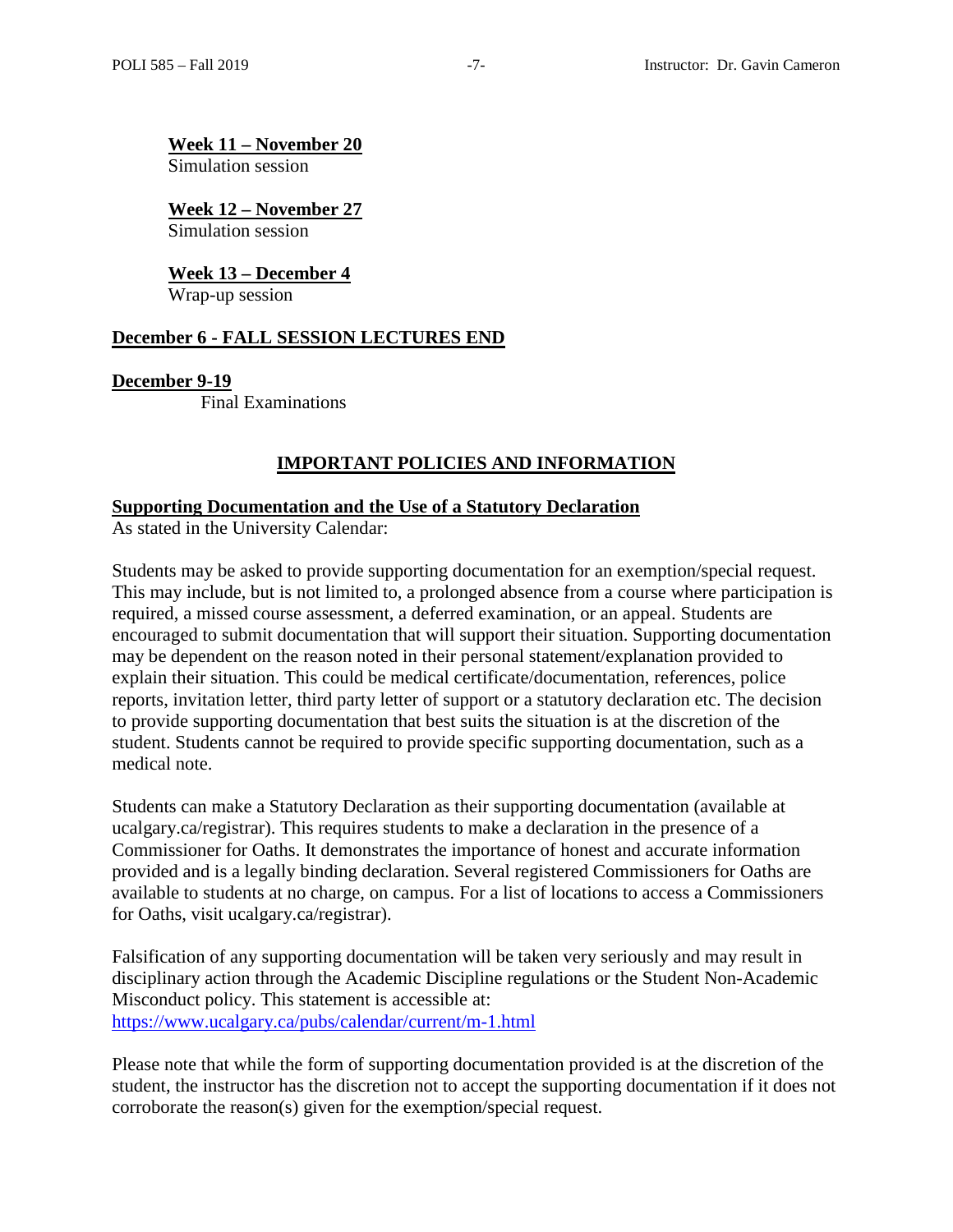# **Absence From a Mid-term Examination:**

Students who are absent from a scheduled term test or quiz for legitimate reasons are responsible for contacting the instructor via email within 48 hours of the missed test to discuss alternative arrangements. A copy of this email may be requested as proof of the attempt to contact the instructor. Any student who fails to do so forfeits the right to a makeup test.

# **Deferral of a Final Examination:**

Deferral of a final examination can be granted for reasons of illness, domestic affliction, and unforeseen circumstances, as well as to those with three (3) final exams scheduled within a 24 hour period. Deferred final exams will not be granted to those who sit the exam, who have made travel arrangements that conflict with their exam, or who have misread the examination timetable. The decision to allow a deferred final exam rests not with the instructor but with Enrolment Services. Instructors should, however, be notified if you will be absent during the examination. The Application for Deferred Final Exam, deadlines, requirements and submission instructions can be found on the Enrolment Services website at <https://www.ucalgary.ca/registrar/exams/deferred-exams> .

### **Appeals:**

If a student has a concern about the course or a grade they have been assigned, they must first discuss their concerns with the instructor. If this does not resolve the matter, the student then proceed with an academic appeal. The first step in an academic appeal is to set up a meeting with the Department Head. Appeals must be requested within 15 days of receipt of the graded assignment.

#### **Student Accommodations:**

Students seeking an accommodation based on disability or medical concerns should contact Student Accessibility Services; SAS will process the request and issue letters of accommodation to instructors. For additional information on support services and accommodations for students with disabilities, visit [www.ucalgary.ca/access/](http://www.ucalgary.ca/access/).

Students who require an accommodation in relation to their coursework based on a protected ground other than disability should communicate this need in writing to their Instructor.

The full policy on Student Accommodations is available at <http://www.ucalgary.ca/policies/files/policies/student-accommodation-policy.pdf> .

# **University Regulations:**

Students are responsible for familiarizing themselves with the University policies found in the Academic Regulations sections of the Calendar at [www.ucalgary.ca/pubs/calendar/current/academic-regs.html](http://www.ucalgary.ca/pubs/calendar/current/academic-regs.html) .

# **Plagiarism And Other Forms Of Academic Misconduct:**

Academic misconduct in any form (e.g. cheating, plagiarism) is a serious academic offence that can lead to disciplinary probation, suspension or expulsion from the University. Students are expected to be familiar with the standards surrounding academic honesty; these can be found in the University of Calgary calendar at<http://www.ucalgary.ca/pubs/calendar/current/k.html> . Such offences will be taken seriously and reported immediately, as required by Faculty of Arts policy.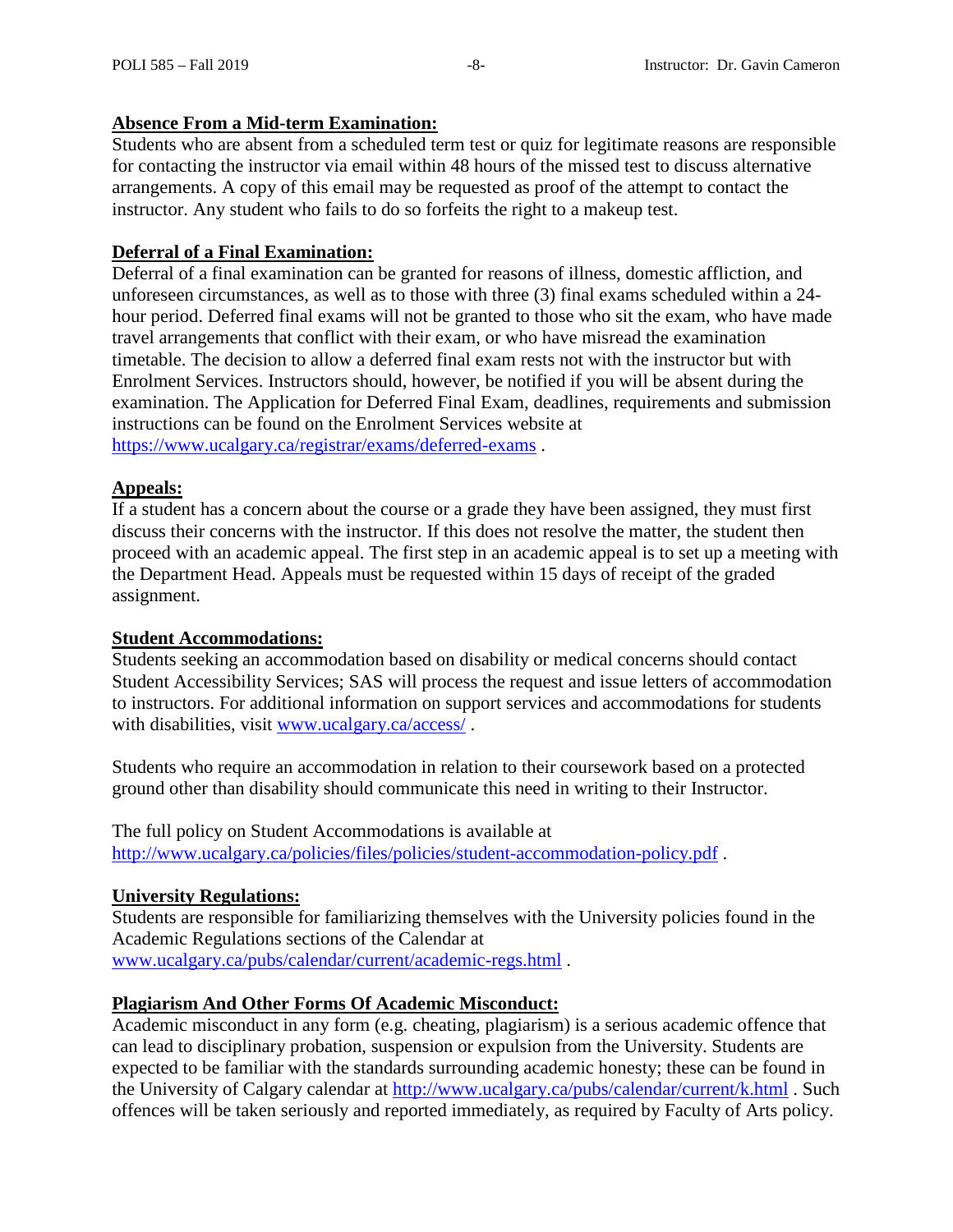# **Copyright Legislation:**

As stated in the University of Calgary Calendar, Academic Regulations, "students are required to read the University of Calgary policy on Acceptable Use of Material Protected by Copyright and requirements of the copyright act to ensure they are aware of the consequences of unauthorised sharing of course materials (including instructor notes, electronic versions of textbooks etc.). Students who use material protected by copyright in violation of this policy may be disciplined under the Non-Academic Misconduct Policy."

https://www.ucalgary.ca/policies/files/policies/acceptable-use-of-material-protected-bycopyright.pdf and<https://laws-lois.justice.gc.ca/eng/acts/C-42/index.html>

# **Freedom of Information and Protection of Privacy (FOIP):**

FOIP legislation requires that instructors maintain the confidentiality of student information. In practice, this means that student assignment and tests cannot be left for collection in any public place without the consent of the student. It also means that grades cannot be distributed via email. Final exams are kept by instructors but can be viewed by contacting them or the main office in the Department of Political Science. Any uncollected assignments and tests meant to be returned will be destroyed after six months from the end of term; final examinations are destroyed after one year.

# **Evacuation Assembly Points:**

In the event of an emergency evacuation from class, students are required to gather in designated assembly points. Please check the list found at [www.ucalgary.ca/emergencyplan/assemblypoints](http://www.ucalgary.ca/emergencyplan/assemblypoints) and note the assembly point nearest to your classroom.

# **Faculty of Arts Program Advising and Student Information Resources:**

For program planning and advice, visit the Arts Students' Centre in Social Sciences 102, call 403-220-3580 or email [artsads@ucalgary.ca](mailto:artsads@ucalgary.ca) . You can also visit arts.ucalgary.ca/advising for program assistance.

For registration (add/drop/swap), paying fees and assistance with your Student Centre, contact Enrolment Services at (403) 210-ROCK [7625] or visit their office in the MacKimmie Library Block.

# **Important Contact Information:**

Campus Security and Safewalk (24 hours a day/7 days a week/365 days a year)

Phone: 403-220-5333

Faculty of Arts Undergraduate Students' Union Representatives

Phone: 403-220-6551 Email: [arts1@su.ucalgary.ca](mailto:arts1@su.ucalgary.ca) , [arts2@su.ucalgary.ca](mailto:arts2@su.ucalgary.ca) , [arts3@su.ucalgary.ca](mailto:arts3@su.ucalgary.ca) , [arts4@su.ucalgary.ca](mailto:arts4@su.ucalgary.ca) Students' Union URL: [www.su.ucalgary.ca](http://www.su.ucalgary.ca/)

# Graduate Students' Association

Phone: 403-220-5997 Email: [askgsa@ucalgary.ca](mailto:askgsa@ucalgary.ca) URL: [www.ucalgary.ca/gsa](http://www.ucalgary.ca/gsa)